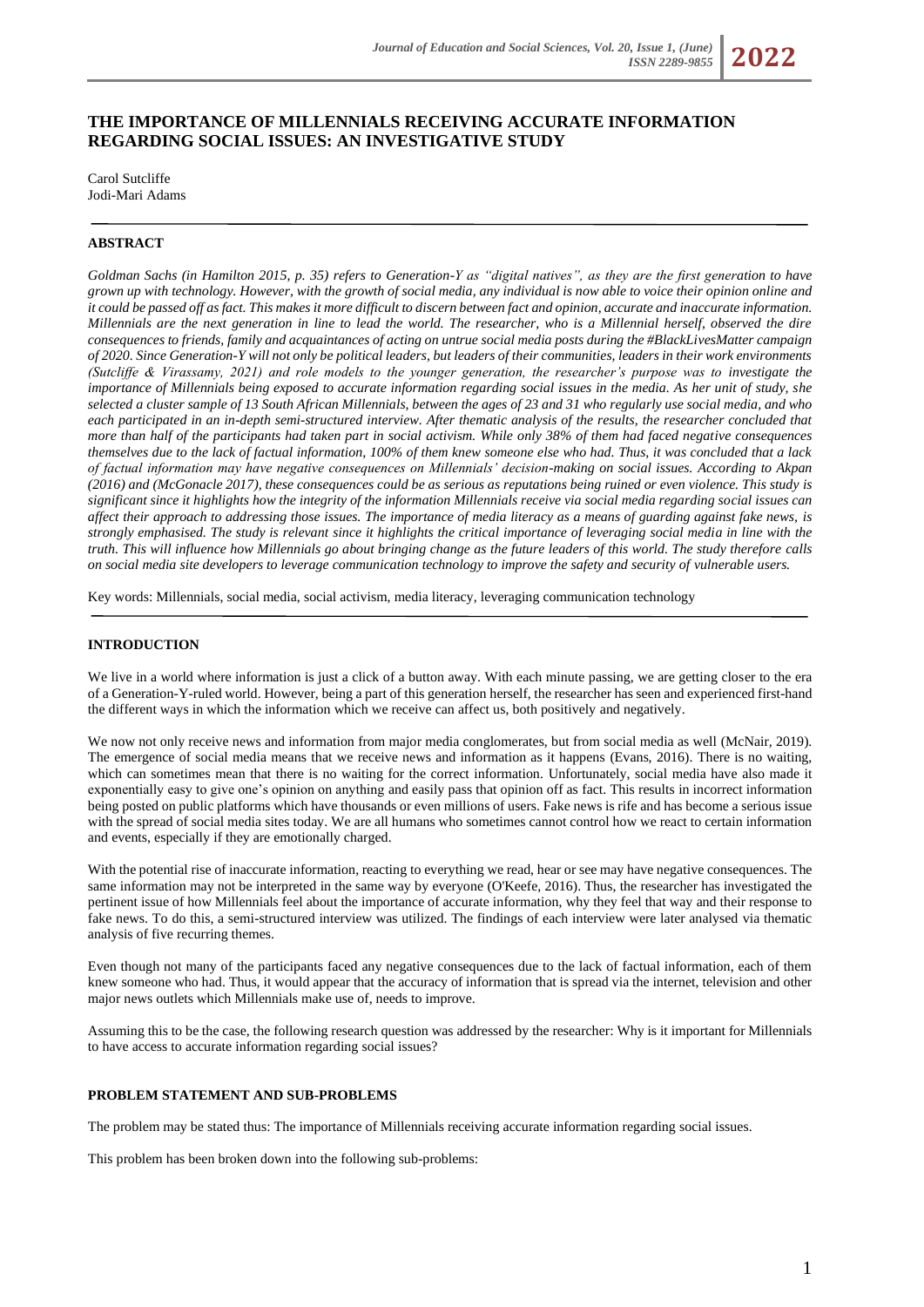- What motivates Millennials, specifically the group known as the Y-generation?
- Can Millennials tell the difference between accurate and inaccurate information?
- To what extent have a selected group of Millennials taken part in social activism or movements?
- To what extent have a selected group of Millennials experienced negative consequences owing to a lack of factual information?
- To what degree have a sample of Millennials witnessed another person facing negative consequences owing to a lack of factual information?

The above sub-problems were formulated based on the recurring themes which emerged from the literature review.

# **OBJECTIVES**

The objectives of this study were:

- To establish what motivates Millennials, specifically the group known as the Y-generation
- To discover to what extent Millennials can tell the difference between accurate and inaccurate information
- To explore to what extent a selected group of Millennials have taken part in social activism or movements
- To examine to what extent a selected group of Millennials have experienced negative consequences owing to a lack of factual information
- To find out to what degree a sample of Millennials have witnessed another person facing negative consequences owing to a lack of factual information
- To address the above questions with a view to investigating the importance of Millennials receiving accurate information on social issues

### **LITERATURE REVIEW**

The literature review has been organised under questions which cast light on the main problem and sub-problems. The usefulness of each research study in addressing the problem has been explained.

#### **What motivates Millennials?**

Hamilton (2015) cites a study by Nicole Borges which shows that Millennials are more motivated by a desire to improve themselves, build positive relationships and work with others towards the goal of improving society. The study also shows that Millennials feel the need to belong to social groups and share with others, they work well in teams and have tighter peer bonds. They have a great need to achieve and succeed. Millennials are not as cynical or money-focused as their predecessors are. They see the world differently because the world that they grew up in is different - in all respects.

The author also discusses how Millennials grew up with technology and mentions that it was Goldman Sachs who first referred to them as "digital natives" (Hamilton 2015, p. 35). Growing up with technology made it easy for them to discover their identity and find people with common interests, as well as reach out to these people. They do not feel the need to work with people who have higher social status. Because they are "hyper-connected", it has become increasingly difficult to ignore issues which technology has brought to the surface. Millennials are inheriting a world seen as dysfunctional, making them eager to come up with solutions and more inclined to demand action against the issues that contribute to this world's dysfunctionality. They are faced with these pressing issues daily due to technology. Thus, they are more eager to find purpose in everything that they do. It is also the reason why they try to stay true to their values, embrace diversity and demand fairness and respect for their environment.

This study is useful addressing the sub-problem of what motivates Millennials, because it takes a look at some of the characteristics and driving forces of the population being researched. According to Borges (in Hamilton, 2015), Millennials are more inclined to stick to their values and principles. This means that they are more likely to stand up against people and situations that they don't agree with or that they view as wrong. They not only wish to improve themselves, but society as well. Hamilton (2015) points out that because Millennials are faced with social issues daily via social media, it is easy to share pressing matters via the same means. The causes promoted on these platforms makes their natural need to bring about change even more urgent to them. However, Borges does not state how they go about bringing this change, which is what the researcher has focused on in this study, in order to discover why it is important for them to have access to accurate information. There is a focus on how Millennials positively try and bring about change, for example, buying from companies that produce more sustainable products. However, because of their urgent need to change the world and society they live in, their approaches to bringing about change are not always that peaceful. Borges' study (in Hamilton, 2015) is a good source for taking a deeper look at what Millennials stand for and what they expect from the world they live in, as they are the next generation to lead it.

In "The Millennials" by Erickson (2012), we explore some characteristics which are specific to Generation-Y, and how these characteristics influence them, particularly in the workplace.

Due to shared experiences, Millennials have three common perspectives. The first perspective is the sense of immediacy. They focus on making the most out of the moment and enjoying every moment to the full. There is no longer emphasis on long-term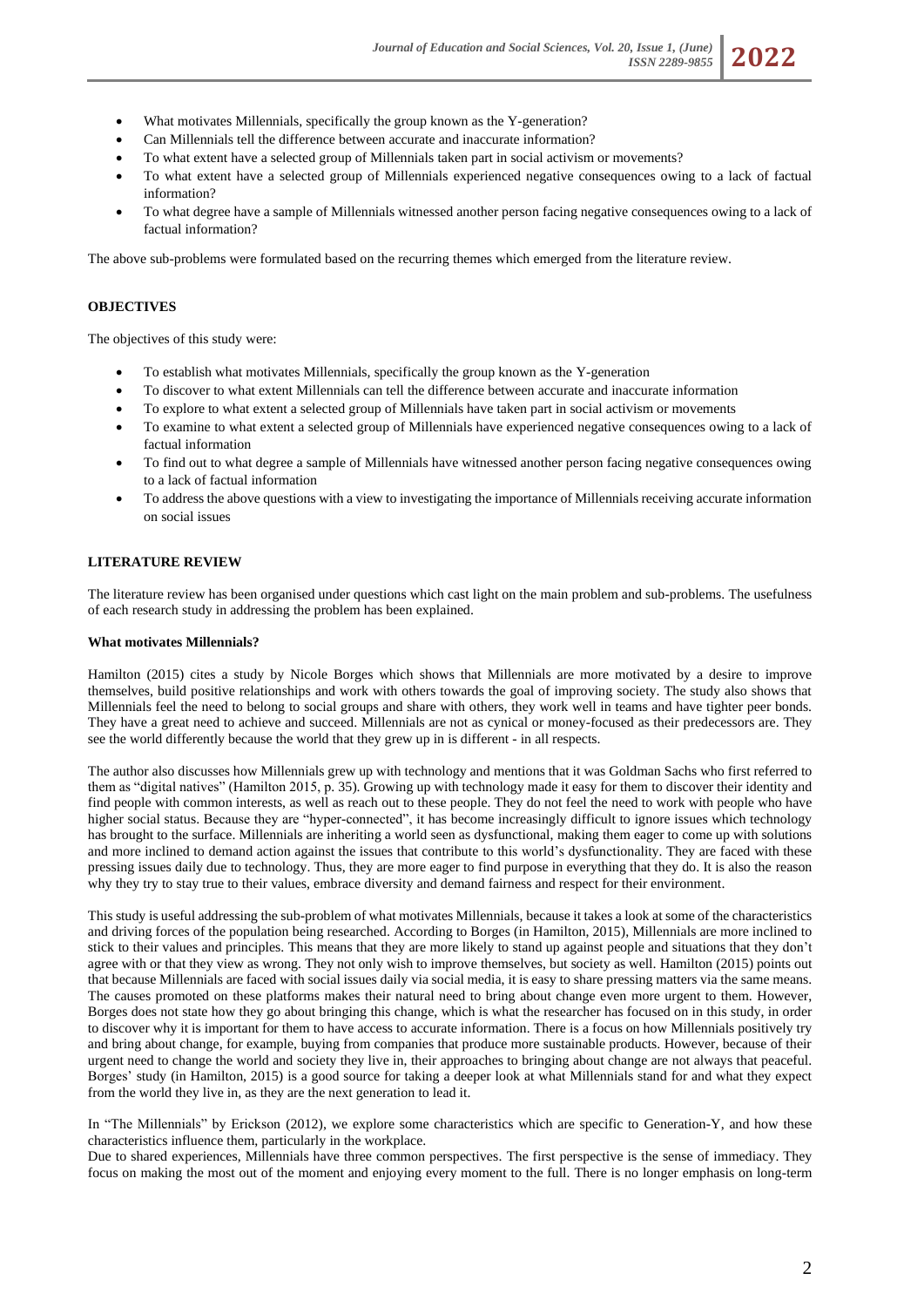strategy in the workplace. Long-term planning is not as equipped to deal with the fast paced and ever-changing world we live in today. There needs to be a sense of immediacy when dealing with issues and coming up with new ideas.

The second perspective is the way Millennials use technology to approach work. Millennials use technology in everything they do, including work. Technology has made sharing information much easier. Thus, Generation-Y relies heavily of collaborative work and effort. They network with peers to make sure that the information which they are receiving or using is accurate. They also believe that information should be easily accessible.

The last perspective that Generation-Y has in common is tolerance and understanding. They are willing to listen to multiple versions of the truth since there are so many now with the growth of technology. Everyone is able to share their version of the truth, many more people than in previous generations. They know that everyone comes from different walks of life, so we will not all view everything the same way. There are other influences that play a role in how you view certain experiences and issues. This is why not everyone's 'truth' will be the same (Erickson, 2012). This perspective aligns well with Social Judgement Theory which suggests that everybody has a different social perspective. Sherif, Sherif and Nebergall (1965) point out that the degree to which individuals are involved is critical in the problem of attitude change.

Although Erickson (2012) does mention certain characteristics of Millennials, these are characteristics which are a result of growing up with technology. We are not shown who Millennials are at their core, without the influence of technology. However, as we can gather from the study, technology plays a big role in their lives, and it is not going anywhere any time soon. Thus, it is important to know how they have been shaped by it. Erickson (2012) also mentions how Millennials share a perspective of immediacy. This is useful to the current research as it confirms that Millennials do not always think things through thoroughly before they act or say something, which is important to do when one is presented with so many opinions and factual information in the media and in social media, as they might not always be able to discern between the two. We once again are faced with the sense that Millennials are more inclined to work together and rely on collaborative work. This suggests that they will work together to bring about the change they want to see. This can have both pros and cons since Millennials might not always think their approach to certain issues through thoroughly. Thus, if they all fail to think it through, the outcome might be negative.

## **How do Millennials discern between accurate and inaccurate information?**

Sample (2019) explores how to determine whether news or information which you are receiving is fake or inaccurate. Trust needs to be verified. However, earlier methods of placing trust in reporters and news organizations are no longer reliable. This is due to the rise of social media as another source of information and news. Fake news, deceptive data and propaganda have been a part of our lives for a very long time. People use it to play on the audiences'/readers' emotions.

We take a closer look at what propaganda is in Sample's (2019) study. Propaganda is spread when a group aims to influence another group or person's opinion by omitting facts or emphasizing only one narrative of the facts. By doing this, they do not give the audience the full story and therefore, they have to rely on cognitive biases to complete the story. In order for propaganda to be successful, the source needs to really understand their targets values. They need to be able to play on their values, as well as their morals, needs or fears. Propagandists used spoken word, as well as imagery to accomplish their goal. Music was also an effective transmitter of propaganda, as well as movies. When a moviegoer watches a movie, they become vulnerable to the suggestions presented to them in the film. We see that fake news spreads much easier than the truth. This is because the truth you still need to research to make sure what the facts are. The rise of social media has turned these sites into a trustworthy source for the target market. Since social media allow for information to be spread quickly and reach the target audience quickly as well, it has made it easy for propagandists to spread false news. They can time the release of this false information so that there is not a lot of time to research the truth. Thus, the audience will rely on their cognitive bias to discern whether the information is true or not (Sample, 2019).

Sample (2019) gives valuable advice on how to counter propaganda. One way to counter propaganda is to do research on the information which is presented to one, but that is time consuming, and we live in a time intensive world. This leads to the target not being able to do enough research to counter what is being said. Therefore, people need to rely on mental shortcuts and the reputation of the publisher. There are two ways in which one can debunk the reliance on reputation. The first is by using social media applications. These platforms are known to spread fake news because the content on these platforms is seen as accurate or true news stories. Therefore, one now needs to research the information found on social media as well - making it less reliable. The second way is by discrediting reporters. Recent reports show that people can have journalists discredited, as well as have a news event staged if they want to. This once again makes it difficult to rely on them.

Continuing on the question of how Millennials might discern between accurate and inaccurate information, Waldrop (2017) explains why and how fake news reaches us, as well as suggesting a few measures to stop it. Fake news and the spread of fake news has grown over the past few years. People are making money from sharing fake news and clickbait on social media sites. Today's technology has made the spread of misinformation that much easier, making it more difficult to spread or share any type of truth. Waldrop (2017) believes that even if today's artificial intelligence algorithms were good enough to filter out all the lies, falsehoods are still in the eye of the beholder. It is not easy for platforms to decide what is and is not acceptable because everyone is entitled to free speech. Platforms are now experimenting with different ways to filter out false news and with making sure that only reputable information appears on everyone's timelines. A team has developed a system called Truthy which looks at information that has went viral and tries to distinguish whether it was spread by humans or by bots, in an effort to fight the problem of spreading false information.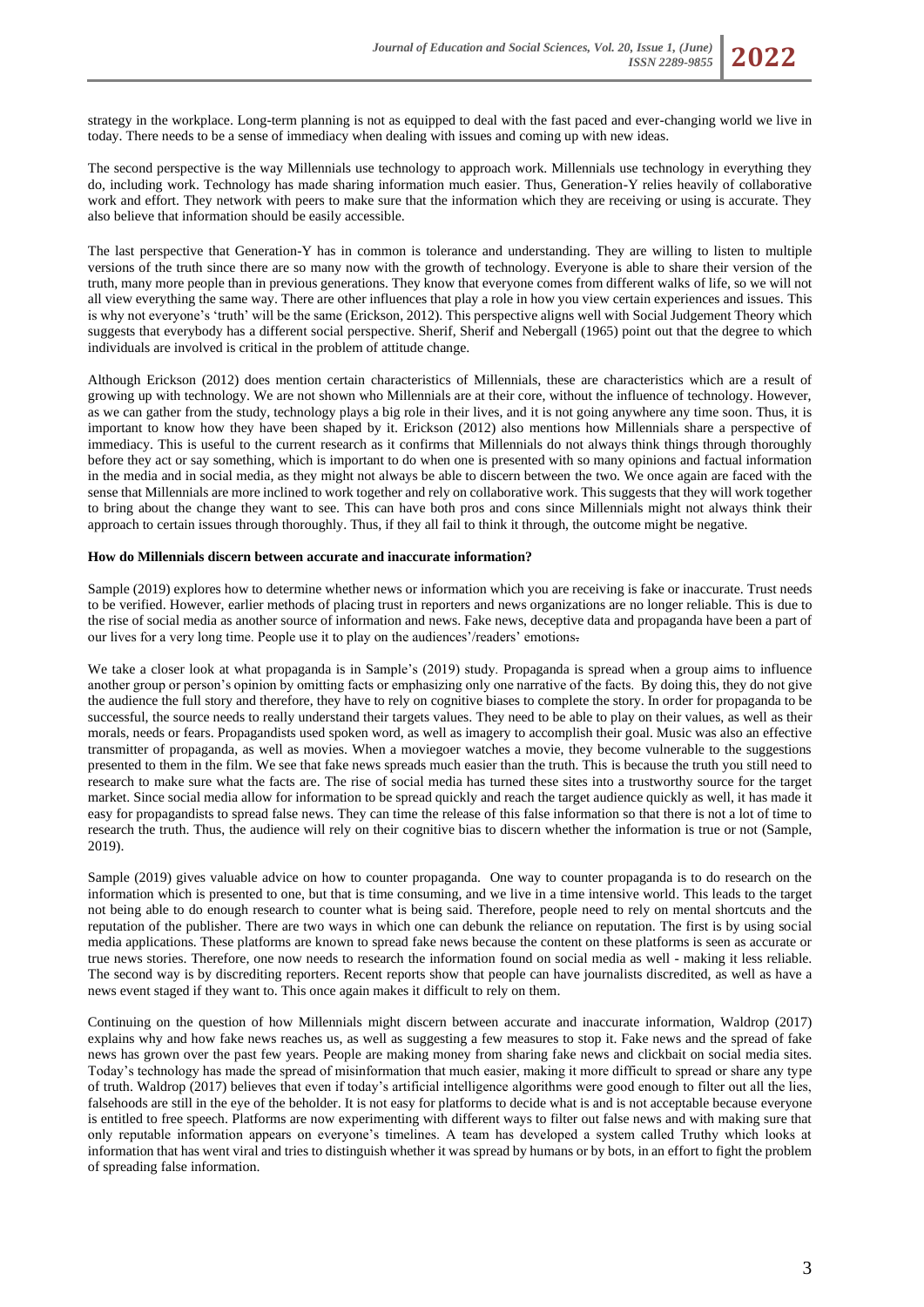Waldrop (2017) informs that people like to consume information which agrees with or reinforces beliefs that they already have and tend to forget about the information which does not fit the narrative that they prefer. This is known as confirmation bias.

It is quite difficult for platforms to get rid of all the fake information because spreading, sharing and receiving information is exactly what has made the platforms so popular. They are also reluctant to put the responsibility of determining what is true and what is not on themselves, as this could open the door to severe political backlash. However, if a lot of misinformation continues to be published on these platforms, people might not deem them as credible anymore. Therefore, there is a lot of pressure on them to do something about the problem. They have already put certain measures in place to help with it, such as minimizing rewards for profiles and pages that promote false information, as well as lowering the rank of newsfeeds that have low-quality information (Waldrop, 2017).

Another measure which these platforms could take is educating users on how to evaluate the information they are taking in. The Trust Project, with funding from Google, have developed a series of things that publishers could do to enhance trust. The goal of the series is to merge the factors included in it into a trust ranking. However, a study shows that this could backfire because when presented with information that is 'disputed', users tend to think that any other information without that label is true, even information that clearly is not (Waldrop, 2017).

Directly confronting confirmation bias is another measure that could be taken. This can be done by filling users' newsfeeds with stories which does not necessarily agree with their views and biases that they may have. This will lead to users having to become more savvy media users, and having to really become media literate, in order for them to confront the contradictory news which is presented to them. Users need to learn be able to slow down and check things before sharing them. Teaching people to become more media literate is becoming a huge priority to these platforms. If people are taught how to think more carefully, they will be able to tell the difference between fake news and accurate information (Waldrop, 2017).

Waldrops' (2017) research is useful because it suggests ways that people, including Millennials, can discern between accurate and inaccurate information. It indicates that just because one receives information that supports a certain argument does not necessarily mean that it is true, especially if it supports views that were already held. Waldrop (2017) implies that Millennials really need to do thorough research on a topic before they share it with anyone else, which essentially could lessen the need to discern whether information they receive is false or not. The author does not only explore ways in which individuals can combat the spread of fake news and discern between accurate and inaccurate information, but explains how technological companies are doing this as well. Waldrop (2017) shows us how we can work together with these companies and platforms to lessen the spread of fake news and inaccurate information.

Vasu (2018) helps to answer the question of how Millennials can make themselves less susceptible to receiving inaccurate or manipulative information, by explaining how different countries have different mechanisms to help them combat fake news and stop the spread of it. We are informed that strategic communications efforts have progressed in order to counter fake news that constitutes disinformation, such as Europe's EastStrat Com Task Force. The task force runs a website that releases a weekly disinformation review. Think tanks work in unison with Europe's strategic communication efforts. They work together to publicly challenge supporters of Russian-sponsored false information, expose disinformation vehicles and build a social resilience (Vasu, 2018).

Technological companies have introduced some user-based and algorithmic-based initiatives for self-regulation, following pressures from several governments, since social media majorly contribute to the spread of fake news. Facebook has enabled users to 'flag' false reports or fake news. Similarly, WeChat has enabled users to report individuals and groups spreading fake news (Vasu, 2018).

Facebook has since decided to delete thousands of fake accounts, and by doing this, they created an algorithm that targets fake accounts, and "bots". Another method employed by social media companies in order to reduce fake news, is targeting and reviewing political advertisement purchases. The aim is to reduce the spread of fake news via advertisements, by no longer providing financing for their creation (Vasu, 2018).

Governments are also making an effort to decrease the spread of fake news by implementing new laws, as existing laws are inadequate. Vasu (2018) elucidates that there are many different laws in place that hold social media companies accountable for the spread of fake and harmful news. Similar laws hold social media users accountable as well.

However, countries attempting to criminalize the distribution of fake news and information will face many challenges. There is a minefield of legal issues, political constraints, and, while legislation can hold technological companies and users accountable, there can be nothing done about 'bots', meaning that the spread of fake news and information will never be fully dealt with or erased. These types of laws still have a long way to go before we can consider them efficient in the long run, according to Vasu (2018).

Perhaps the most important measure taken to curb the spread of fake news is teaching social media uses to become critical thinkers, as well as teach them to become more media literate, and to discern between fake and real news (McGonacle, 2017). People need to become more inclined to fact-check news before sharing it. Children are being taught critical thinking in schools, and there are even apps to help people recognize their associated biases and preferences, Vasu (2018) continues.

In addressing the question, how can Millennials discern between genuine and fake information, Vasu (2018) has provided valuable ways in which certain countries have made themselves less susceptible to receiving inaccurate information, as well as how we can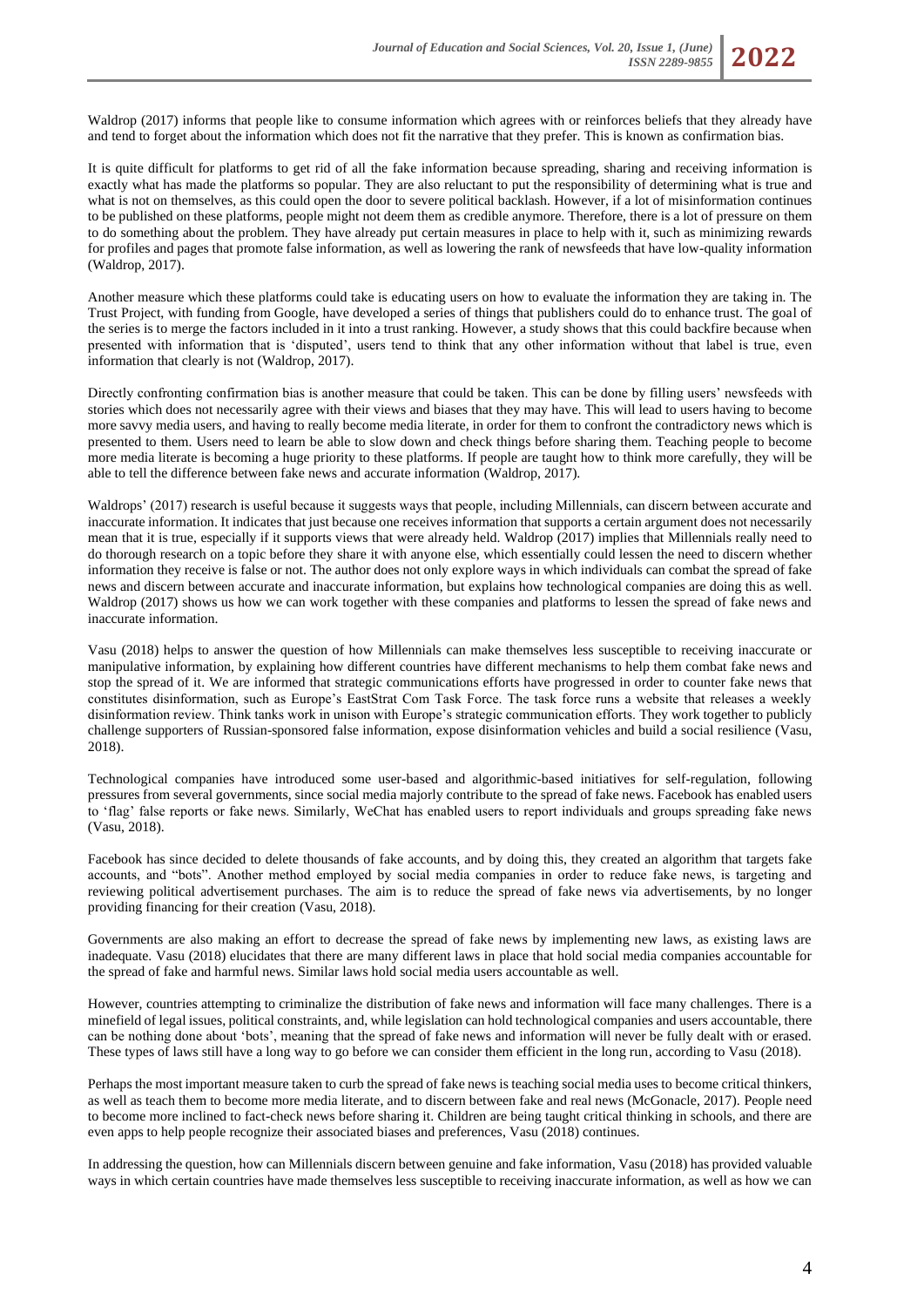make ourselves less susceptible. It also offers us ways in which we can work with social media companies to lessen the spread of false and inaccurate information. The best long-term solution which is offered is that we should teach ourselves to become more media literate and fact-check our source before sharing certain news or information.

Seidenberg (2017) enlightens us that the majority of fake news is found on social media, which is where the majority of the population get their news from. This gives social media the power to change one's perception of someone or something, because of the fake news that one might read about them or it.

One of the effects of spreading fake news is to harm people's knowledge on important matters. It also confuses people about what they should believe and who they should deem trustworthy. Lastly, it has the ability to widen a nation's partisan divide, as we have recently seen with the #BlackLivesMatter campaign (2020). If people mainly read and believe news which supports their views, this in turn widens the divide even more (Seidenberg, 2017).

A reason why it is better not to sue someone for false accusations or false information spread about you is because by doing so, you might attract even more attention, and this may be harmful to your reputation, according to Seidenberg (2017).

Other routes taken to prevent the spread of fake news include no longer paying sites that promote fake news, which is what Google has started doing. They have also started revising their software so that sites which are less reliable appear further down the list when one searches for information on Google. Facebook has started banning fake news sites from promoting ads on the site. It now also labels stories that are found to be false as 'disputed', Users will be warned that the story might be inaccurate before they share it (Seidenberg, 2017).

Lastly, Seidenberg (2017) agrees with Sample (2019) and Vasu (2018) that the best way to make sure the spread of fake news decreases in by making sure people are more media literate and they need to become more active in their support of the truth.

## **How important is accurate information to Millennials in terms of social change?**

McNair (2019) takes a look at how black expression has changed significantly with the growth of social media. Twitter in particular is used as a platform to spread information about social movements to black people everywhere. Social media can actually be used as a political tool. By using certain hashtags, users can attract attention to movements or incidents to gain the support of people around the world (for example the recent #BlackLivesMatter movement). In many incidents where someone was killed or died in police custody in the United States of America, there was little to no evidence of what had happened. Now, with social media, people can post about it, especially people who were close to the victims. They can share the real story about what happened, as opposed to the sometimes-misleading mainstream news.

McNair (2019) goes on to explain that social media can be used to communicate with black people (or people in general) from different countries and backgrounds, who all have a common goal. It has the power to unite many different people through a movement by communicating about certain incidents that have happened, organising marches or movements, increasing visibility, etc. If this kind of information was not disseminated via social media, the movements would not have had as many followers and supporters as they do.

Being able to share certain things online has increased black political participation, since mainstream media does not always publish the truth about these types of movements or incidents. They might omit truth, tell lies, and sometimes, not publish anything about it at all. Now, with Twitter, Facebook, and other social media platforms, black people are able to share their own truths. This encourages them to participate in politics and raise awareness on social issues, as they see now that they can make a difference (McNair, 2019).

McNair (2019) effectively brings to light how social media can be used efficiently to connect people with similar interests and goals. We are able to see how social media, and media in general, can bring about change. This supports the current research because it illustrates the importance of having factual information about situations and movements like these, before taking action. McNair (2019) explains that black people (and other people) are able to share their truths on social media which is different to what is published in mainstream media. However, this might not always be as useful as one would think. Not everyone experiences things the same way, so how one incident is viewed or experienced, might not be how another person views or experiences the same incident. This could cause some of the 'truths' published on social media to be strongly biased. Once again, the responsibility rests upon the receivers of the information to go and do thorough research on the incident or movement before sharing the news. McNair (2019) has usefully shared both negative and positive results of having access to fast information and having social media as a tool that allows us to spread our own truths.

### **In which ways do social media play a role in Millennials' participation/lack of participation in social activism?**

Brennan (2018) considers how mass protests, social mobilization and civic engagement are influenced by social media. The author explores how social media have influenced individuals to do certain things such as show support for a certain cause and how interactions take place between different individuals who discuss politics on social media.

Brennan's (2018) study is useful in explaining how the information exchanged on social media can cause people to take action, or take a stand against things that they may disagree with, as well as things or movements that they may support. Thus, it is important for users to have correct facts before doing so. Brennan (2018) provides a view on what information on social media can influence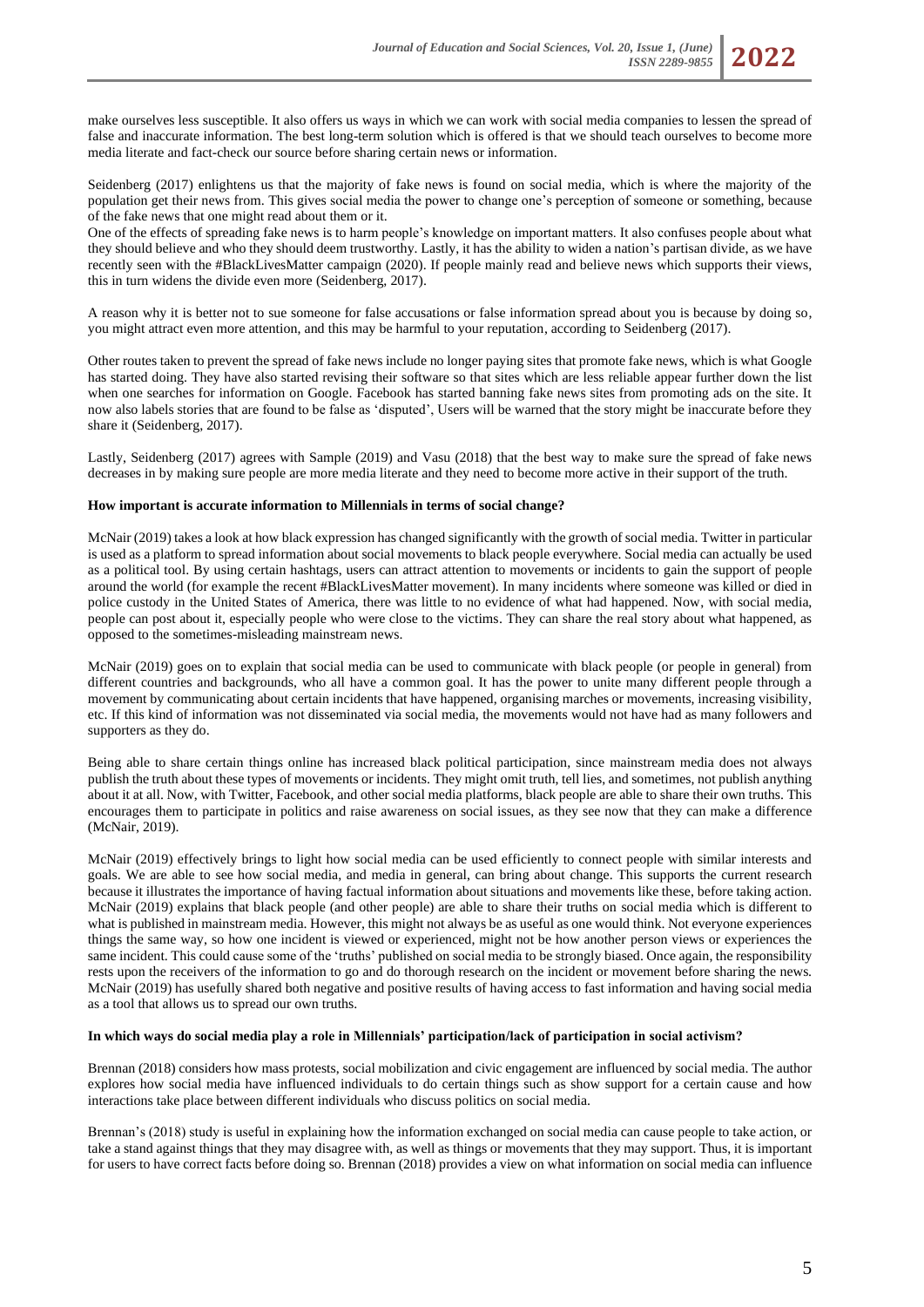

Petray (2015) enlightens us as to how we can use social media as a tool to help with activism. Social media, if used correctly, can encourage people to take part in certain movements or encourage them to take part in political, or social activism. In her research, the author found that activism on social media tend to be more successful if the cause has a clear target, clear and easy actions that people can take, as well as being able to move beyond single-issue campaigns, on to longer-term social movements.

The information shared by Petray (2015) is useful as it tells us exactly how social media can influence people to bring about social change. We are also provided with some insight into different techniques people can use to bring about this change.

## **How has the fact that information can now so easily be spread and obtained, had an effect on the type of information Millennials are receiving?**

To address the above sub-problem, Evans (2016) looks at how new media - mainly social media, influence the way people receive their news, as well as how receiving their news from these platforms could influence their opinion on certain issues. Consumers of news prefer to use new media when receiving their news, as these platforms are less likely to have gatekeepers as with traditional media. They also view new media as likely to alter their information due to certain individuals having a say in what is published. Facebook, Twitter and YouTube are the three main platforms discussed. Individuals appreciate the fact that the content on YouTube is not pre-recorded or altered by anyone. They feel as if they are experiencing an event in real-time. The research showed that the videos on the Israeli-Palestinian conflict, for example, reflected the methods used to frame the events in the video and also reflected the narratives of the uploader. The findings also show that uploaders of the videos would not necessarily be people who solely focus on this topic or are solely invested in this topic. The videos of either pro-Palestinian or pro-Israeli nature, did not only reach an audience that agreed with either side.

Evans' (2016) study is useful to the current research because it speaks about how social media users can receive news in real time or moments after an event has happened. We see that users enjoy this and do not want the information which they receive changed or have to deal with gatekeepers of information. They want to receive all the facts so that they may make their own conclusions.

# **THEORETICAL FRAMEWORK: SOCIAL JUDGEMENT THEORY**

The Social Judgement Theory was created by Muzafer Sherif, Carolyn Sherif, and Carl Hovland (O'Keefe, 2016), and has been used as the conceptual framework of this study. Social Judgement Theory helps one understand how to persuade a certain target, whether it is one person, or a group of people. The Social Judgement Theory can help one understand why certain people react differently to the same issue or topic. This is especially important to the current research since how Millennials receive or perceive certain information makes a difference in the way they will react to that information. This understanding can help determine if the information received will persuade them to do good or bad. Not everyone is going to react the same to certain issues, and with the Social Judgement theory, this crucial fact is explained. It is important for Millennials to know how they can be persuaded so that if they react negatively towards an issue, they will be able to take a step back and look at why they feel that way. If they react to the information in a positive way, they will be able to persuade others (who might not have an opinion on the issue, or those for whom the issue falls under their latitude of rejection) to change their viewpoint on the issue.

### **SAMPLING OF PARTICIPANTS**

The study focussed on the Generation-Y category of Millennials, since they are most active on social media. Thus, 13 participants who were born between the year 1980 and the year 2000 were used to gather information for this research project, using a purposive approach, using her judgement to select participants who complied with the selection criteria (du Plooy, 2017; Cawthra, et al, 2020). The subjects of this study live in many different places and come from all walks of life, but were selected on the basis of their frequent use of social media and their South African nationality. Thus, the standards of living for each individual participating differed. Some core values that can be used to define the participants are; They value family, as well as personal connection (Fromm 2021). They honour loyalty. They do not like anything or anyone that is phony. They value genuineness. Change is something that they always strive for, as their generation is optimistic. They protect the environment and support social justice. The majority of the participants receive their news from social media, in agreement with Fromm (2021).

# **CREDIBILITY, TRANSPARENCY AND REFLEXIVITY OF THE DATA COLLECTION**

The credibility and validity of the study is bolstered by a mixture of quantitative and qualitative primary data, as well as by the quality of the secondary data which was collected in the literature review. Triangulation of the data was accomplished by the use of closed-ended and open ended questions in the semi-structured interviews, as well as the agreement of the body of literature with the findings which emerged from the in-depth interviews. The researcher was completely transparent with the interviewees about the purpose of the study, assuring them of the confidentiality of their responses and getting them to sign an ethical clearance form. She took a reflexive stance throughout the study, and did all in her power not to bias the results from her own stance as a Millennial. Furthermore, the research report is under the careful review of the Research Coordinating Committee from Helderberg College of Higher Education.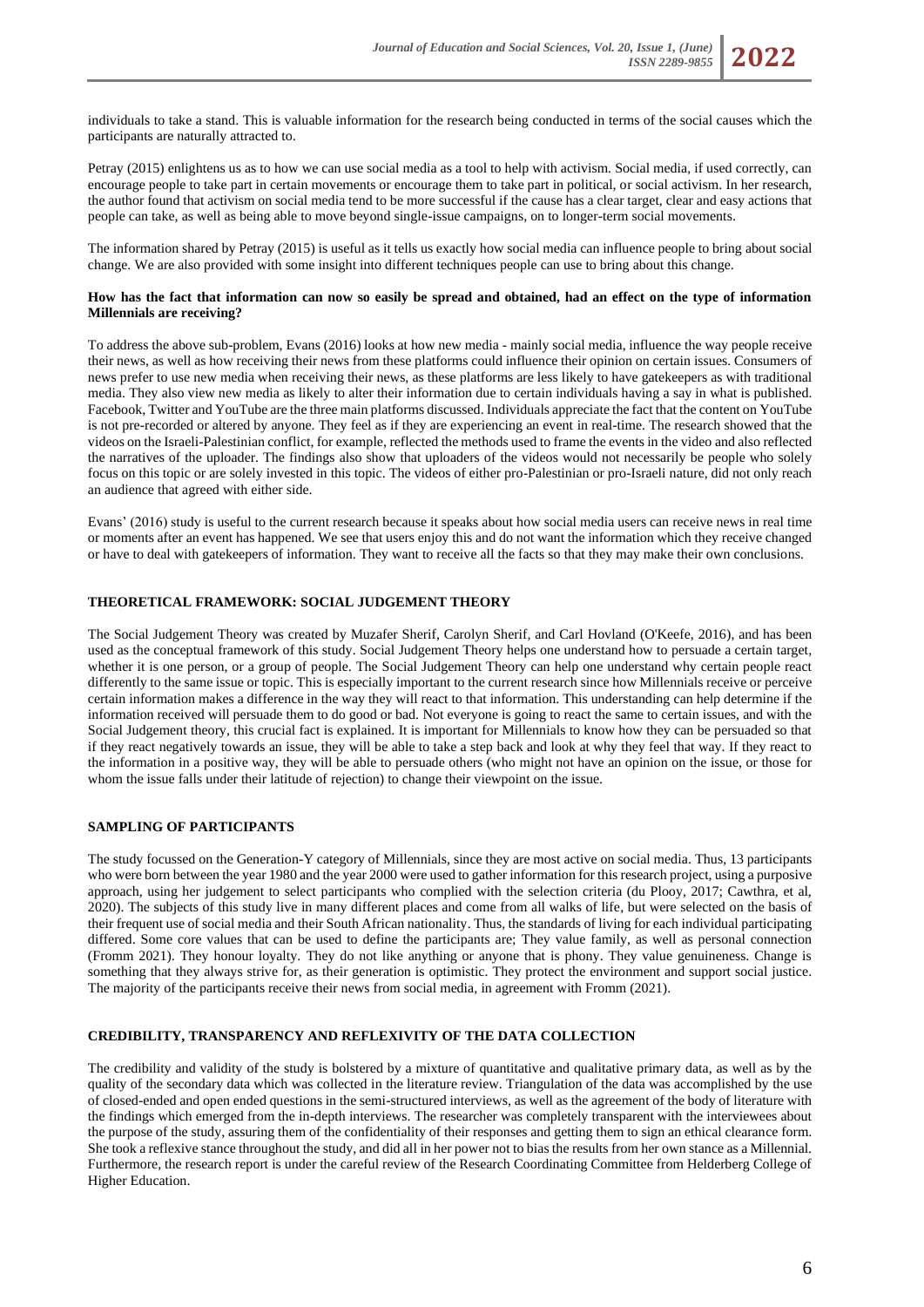# **DATA COLLECTION PROCEDURE**

In order to collect the primary data for this study, an environment which the interviewee as well as the researcher were both comfortable with, was chosen. As not everyone was able to, or willing to do an interview in person during the Covid-19 pandemic, the researcher opted to conduct the interviews over a video call as opposed to meeting up in person. The researcher started by introducing herself and what the reason for the semi-structured interview was. It was then explained to the participant that their identity would remain confidential and that they would be able to withdraw from the interview at any time. Permission was asked to record the interview. The final step was to ask them to sign a consent form. Once the interviewee felt comfortable and had agreed to recording the interview and signed the consent form, the researcher started with a few basic and background questions. Thereafter, factual questions which relate more closely to the study were asked.

The responses of all 13 participants were transcribed, carefully recorded and tabulated according to the following categories:

Age, main source of information; changes noticed in the dissemination of information; encountering of false information; ability to tell the difference between accurate and inaccurate information; participation in social movements/activism; role social media played in participation/lack of participation; personally faced negative consequences owing to participation; witnessing of others facing negative consequences due to participation; reasons for these negative consequences.

## **ANALYSIS OF RESULTS**

The findings of the 13 semi-structured interviews held with 13 participants aged between 21 and 31, are as follows:

- The main source of information for 100% of the respondents was social media or digital news platforms
- In terms of changes noticed in the dissemination of information, the respondents were in complete agreement that much more information is available as a result of 21st century digital transformation; it is more accessible and instantly available; opinion and own knowledge can be passed off as factual information; information is spread much faster and is less accurate today; there is "less credibility because of pay-per-click advertising"; more platforms spread information which reaches more people; "hurtful information may be published" and "experiences can be shared in real time"
- 76.9% (10) of the respondents had encountered false information often as opposed to not often
- Only 53% (7) were able to tell the difference between accurate and inaccurate information
- 76,9% (10) had taken part in social activism themselves
- Some of ways in which social media played a role in participation/lack of participation in social activism were: social media was the main source of information; "played a role in growing the movement and making it bigger than what it was"; "played a role in voicing my opinion"; "social media helps the cause spread like wildfire"; makes it "possible to be flooded with alerts and notifications, even from people that you don't know"; creates "social pressure to take a stand"; social media "made me aware of the movements in the first place"; "made sure that the movement was seen and spoken about constantly"
- 38% had personally faced negative consequences due to the lack of factual information
- 100% of the participants reported having witnessed another person/people face negative consequences due to having taken part in social activism or movements
- The main reasons given for these negative consequences were the following: "lack of general knowledge, information is filtered"; news caters to your prejudices; "not fact checking or getting information from reliable sources"; hidden agendas (political alignments in news); "spread of fake information can create a panic"; no media literacy; "because of the fastpaced information… not a lot of thought goes into what information is being spread"; "inaccurate information spread (WhatsApp chain messages)"; "pay-per-click or click baiting"; "people can be naïve; misinterpretation of what was said; not making educated statements"; "people are crucified if others do not like or agree with their opinions"

The bar graph below represents the findings from the 13 interviews in graphic format, according to the four main themes which emerged: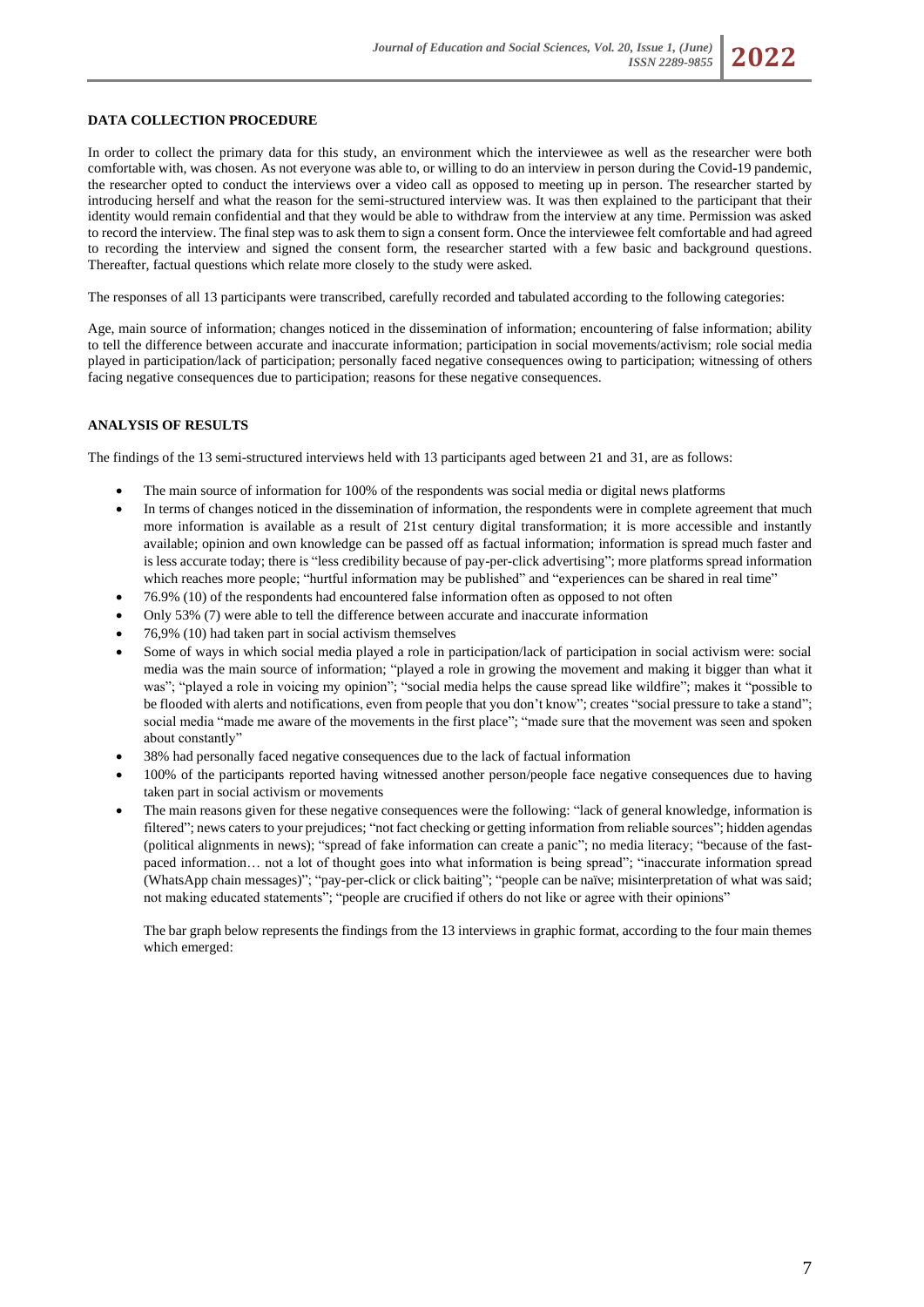#### **Figure 1: Bar graph with key reasons as to why it is important for Millennials to have access to accurate information**



# **DISCUSSION**

The four main themes that have guided the study are: Whether the participants can tell the difference between accurate and inaccurate information; whether the participants have taken part in social activism or movements; whether they have negative consequences owing to a lack of factual information, and whether they have witnessed another person face negative consequences owing to a lack of factual information. These themes help us answer the research question: Why is it important for Millennials to have access to accurate information regarding social issues?

The fact that all of the participants receive their information either from social media or digital news platforms (which 76.9% agree is often false), strongly suggests that Millennials receive false or inaccurate news regularly. This finding is in agreement with Evans' (2016) explanation that young people prefer receiving their news from social media, since this occurs in real time, with no gatekeepers to monitor its accuracy.

It is apparent that just more than 50% of the participants can tell the difference between accurate and inaccurate information. Being able to tell the difference between the two determines how the participant will react to the information which they are hearing or seeing. In other words, if Millennials believe false information about a social cause, this could encourage them to become involved and face negative consequences. This would occur as a result of poor judgement (according to the Social Judgement Theory, O'Keefe, 2016). If the Millennial sees the false information for what it is and practises good judgement, they would not become involved in social activism with its resultant negative consequences. McGonacle (2017) warns against seeing news as fake when it is not. This calls for discernment on the part of Millennials.

We see that a relatively small percentage of this group has gotten into trouble for reacting to false or inaccurate information (38%). However, every single participant has witnessed someone else face negative consequences due to reacting to false or inaccurate information. This indicates that there is a significantly higher percentage of people who do face negative consequences than people who do not.

Within the sample population that was chosen to participate, very few people experienced negative consequences from the lack of accurate information (even with just over 50 percent of them being able to tell the difference between accurate and inaccurate information). However, it is significant that each of the participants had witnessed someone else face negative consequences owing to a lack of accurate information. This suggests that the number of Millennials who face negative consequences owning to having received inaccurate information could prove to be higher if a random probability sample were to be used.

Since this is a qualitative study, using a non-probability cluster sample based on the judgement of the researcher, the results are not generalizable to all Millennials. Although this study affords excellent context, additional quantitative research is advisable. Nonetheless, the objectives of this study have been achieved, namely to highlight the importance of Millennials receiving accurate information on social issues, as well as to alert media writers and users to the importance of posting accurate information on social media especially, and of the responsibility of educators to teach young people to be media literate. The findings of this study are in complete agreement with the literature in terms of how social media play a role in Millennials' decisions to participate in activism (Brennan, 2018); how the immediacy of information affects the accuracy of information Millennials are receiving (Evans, 2016),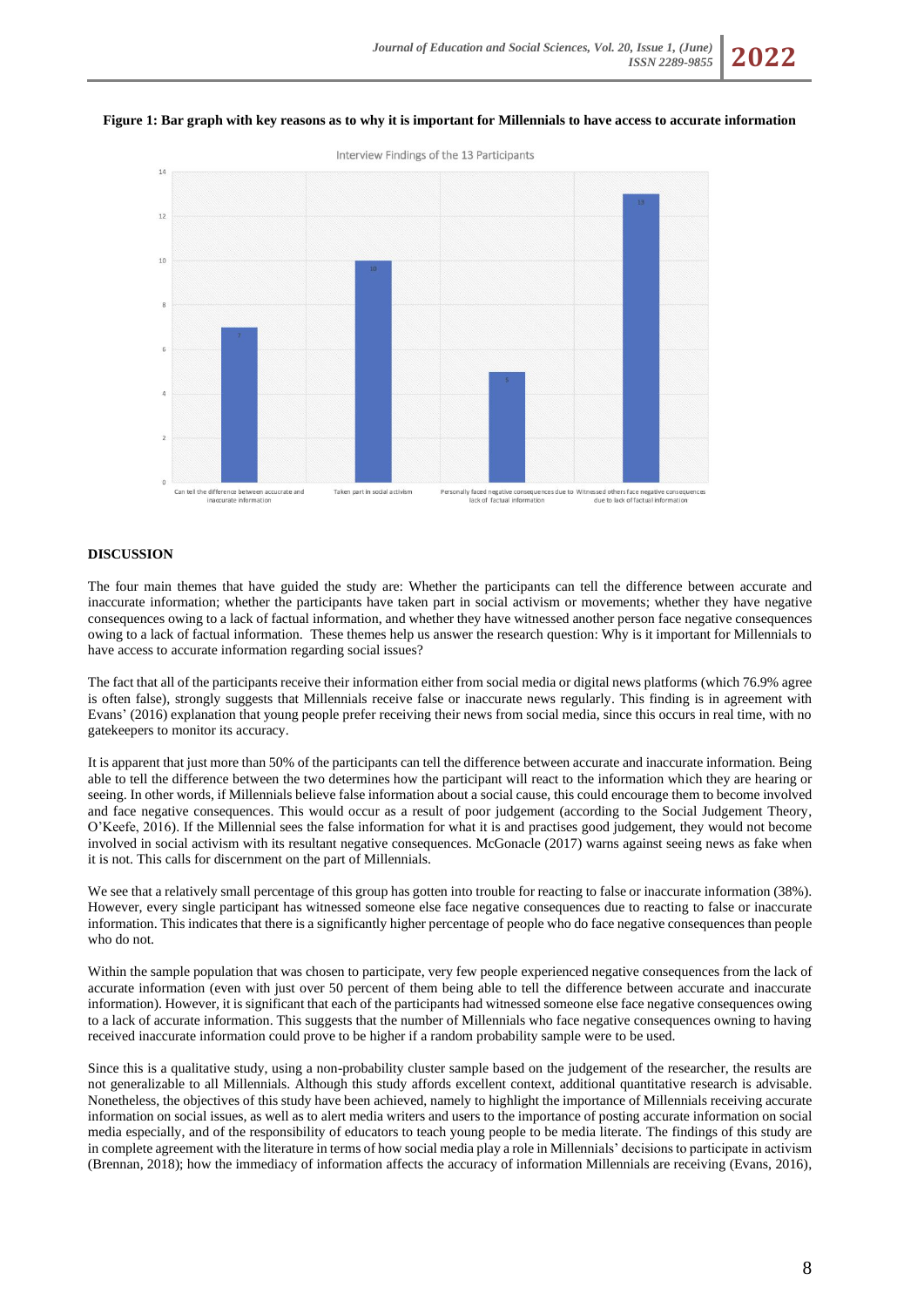and the critical importance of media literacy and learning to identify fake news correctly (McGonagle, 2017; Sample, 2019; Vasu, 2018; Waldrop, 2017).

# **LIMITATIONS OF THE STUDY AND RECOMMENDATIONS FOR FURTHER RESEARCH**

Although the results of this study provide good context for the importance of accurate news for Millennials on social issues, since the non-probability sample used for this study was small, the results of this investigation are not generalizable. Future researchers could perform a quantitative study to address the topic, using a larger probability sample. Researchers could also investigate how social media platforms can better manage and track the accuracy of social media posts. Research could be done in the area of how best to educate learners and students in media literacy. Further research is needed in how Millennials react to certain social issues and what the effects thereof are, using a randomly selected sample. A quantitative study could be performed on how many people react negatively when standing up for social issues which they believe in, as opposed to issues which they do not believe in. Furthermore, it would be interesting to gain light on the ways in which Millennials go about bringing social change, as a result of exposure to social media posts.

### **CONCLUSION**

It is important for more accurate information to be at Millennials' disposal, since so many of them are motivated to take part in movements or activism which they stand for and believe in, via social media (Brennan, 2018). Manipulation of facts is a mark of social media (Sample, 2019). Millennials find it easy to share social causes because of their hyper-connectivity (Hamilton, 2015). The real-time spreading of information (without gatekeepers), could influence their opinions negatively (Evans, 2016). If Millennials do not receive accurate information about causes, they might well spread the false information further, or choose a side. This could cause them to fight for or believe in something which might not align with their fundamental morals, values and beliefs. They might also bear negative consequences for themselves, such as losing friends, their reputation or their jobs or being subjected to violence (Akpan, 2016; McGonagle, 2017). Perhaps worse, their spreading of the false information they have received, could do damage to many other vulnerable, illiterate or naïve social media users. This is especially serious, since Millennials are increasingly taking over the workforce (Sutcliffe & Virassamy, 2021) and as our future leaders will have massive influence in all walks of life

A significant percentage (76.9%) of the sample group had taken part in social activism. Young people should therefore be taught that when having an opinion or standing up for a cause which one believes in, there will always be people or entities that oppose one's views (in accordance with the Social Judgement Theory). Just because one believes in a cause or stands strongly for one's personal views, does not always mean that they or the cause they espouse, is correct.

It would be profitable if social media platforms could continue finding innovative ways to control and monitor the posting of information to ensure that more accurate information is spread. Facebook and WeChat have already done great work in this respect (Vasu, 218). Media users should continue to put pressure on social media sites and work with them to ensure the accuracy of information, according to Waldrop (2017). Then fewer people would face negative consequences through being exposed to inaccurate information. Teaching social media literacy and critical thinking at school and university level is a must. It is hoped that the call to action will be heard by the developers of social media platforms to better monitor the accuracy of the content being posted on their sites, and that users will work with and put pressure on them to protect the public from fake news. Finally, this paper is significant in this age of unprecedented communication technology development, since is a call for the innovative leveraging of technology and social media platforms in particular, to promote truth and the spread of accurate information. In this way, young people can be protected from the awful social consequences which the author has witnessed first-hand.

# **REFERENCES**

- Akpan, N. (2016, December 5). *The very real consequences of fake news stories and why your brain can't ignore them*. Retrieved from PBS News Hour[: https://www.pbs.org/newshour/science/real-consequences-fake-news-stories-brain-cant-ignore](https://www.pbs.org/newshour/science/real-consequences-fake-news-stories-brain-cant-ignore)
- Brennan, G. (2018). How digital media reshapes political activism: Mass protests, social mobalization, and civic engagement. *Geopolitics, History, and International Relations*, 76-81.
- Cawthra, T., Aslam, V., King, B., Henderson, S., Anderson, W., Ellis, N. K., Donald, A. & Nortje. A. (2020). *Research in practice* (2nd ed.). EDGE Education. [https://edgeeducation,com](https://edgeeducation,com/)
- Du Plooy, G.M. 2017. *Communication research, techniques, methods and applications, (2<sup>nd ed.)*. Juta.</sup>
- Erickson, T. J. (2012). The Millennials. *RSA Journal*, 22-25.
- Evans, M. (2016). Information dissemination in new media: YouTube and the Israeli-Palestinian conflict. *Media, War & Conflict*, 325-343.
- Fromm, J. (2021). Gen Y: Our values define us. In Fromm (Ed.), *Millennial marketing*. The United States of America. Retrieved March 23, 2021, from [https://www.millennialmarketing.com/2010/02/gen-y-our-values-define](https://www.millennialmarketing.com/2010/02/gen-y-our-values-define-us/#:~:text=They%20value%20family%2C%20personal%20connection,the%20environment%20and%20social%20justice)[us/#:~:text=They%20value%20family%2C%20personal%20connection,the%20environment%20and%20social%20just](https://www.millennialmarketing.com/2010/02/gen-y-our-values-define-us/#:~:text=They%20value%20family%2C%20personal%20connection,the%20environment%20and%20social%20justice) [ice.](https://www.millennialmarketing.com/2010/02/gen-y-our-values-define-us/#:~:text=They%20value%20family%2C%20personal%20connection,the%20environment%20and%20social%20justice)

Hamilton, T. (2015). What motivates Millennials? *Corporate Knights*, 34-36.

McGonagle, T. (2017). "Fake news": False fears or real concerns? *Netherlands Quarterly of Human Rights*. 35(4), 203-209.

- McNair, K. (2019). Beyond hashtags: Black Twitter and building solidarity across borders. In K. P. Abigail De Kosnik, *#Identity: Hashtagging Race, Gender, Sexuality, and Nation* (283-298). Michigan: University of Michigan Press.
- O'Keefe, D. J. (2016). *Persuasion Theory and Research.* London: SAGE.